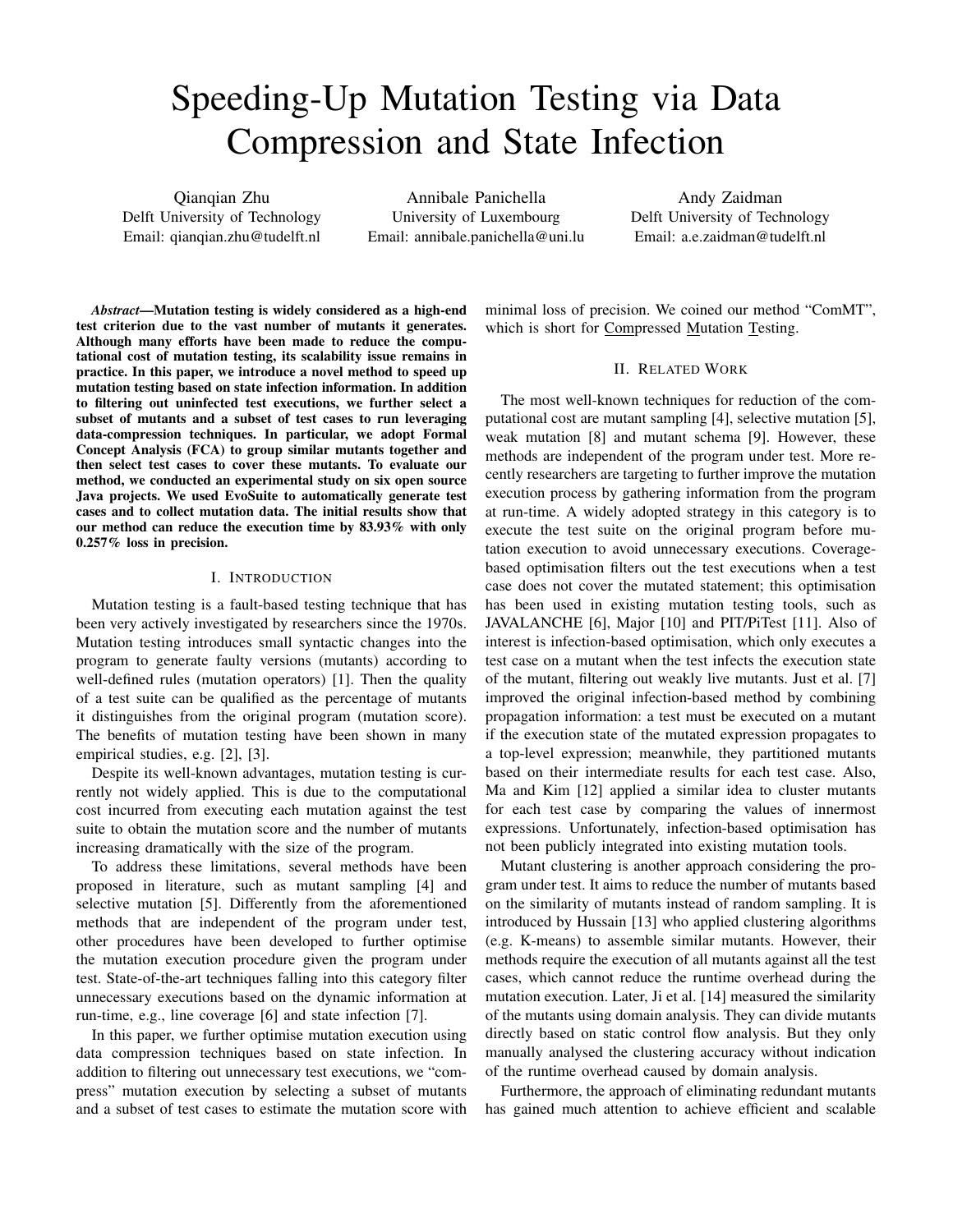

Fig. 1. Mutation data compression

mutation analysis. Amongst these studies are mutation subsumption (e.g. [15]–[17]), which models the subsumption relationships between mutants in order to reduce the number of mutants for mutation testing. Besides, test prioritisation and reduction are also used to speed up mutation testing, e.g. Zhang et al. [18]. The key idea behind their method is to minimise the execution cost to determine the sets of killed and non-killed mutants.

Our method is a combination of infection-based optimisation and mutant clustering. We group mutants based on their state infection outcomes which are different from Hussain [13]. To find the groupings of mutants, we only require one execution of the test suite on the original program. Furthermore, compared to Just et al. [7] and Ma and Kim [12]'s work, we partition mutants for all test cases instead of targeting each test case. Thus, we can further reduce the number of test cases with test selection techniques. Meanwhile, our method can also be combined with other cost reduction techniques which require no knowledge of the program under test, such as selective mutation and mutant schema.

#### III. MUTATION DATA COMPRESSION

In *weak* mutation testing, a mutant is *killed* if its execution leads to a state change, i.e., the values of variables and class attributes after the mutated expression differ from the values in the original class. For example, the expression  $c=a*b$  and its mutated version  $c=a/b$  have different outcomes (i.e., the mutant is weakly killed) if  $a \neq 1$  and  $b \neq 1$ . Differently from *strong* mutation, *weak* mutation scores can be computed with one single execution of each test by instrumenting the mutated locations to keep track of the execution states [19]. Therefore, it is widely used as a light-weight mutation score.

 $ComMT$  uses weak mutation (or infection state) and data compression techniques to decide which mutants and which tests to consider for strong mutation. The overall methodology of ComMT consists of five stages as illustrated in Figure 1:

- *Instrumentation*. We generate mutants for the program under analysis relying on the internal mutation engine in EvoSuite [19]. Then, we instrument the original program to keep track of the mutation locations.
- *Test execution*. Once instrumented, the test suite is executed once to collect data of the infected mutants. In other words, in this stage we record the mutants that are weakly killed by the tests.
- *Infection analysis*. The results of the previous stage are stored in the *mutant-by-test infection* matrix. Let P be the program under analysis and let  $T$  be the test suites; let  $M$  be the set of mutants for the programs  $P$  generated by preselected mutation operators. A *mutant-by-test infection* matrix is a  $m \times n$  matrix where m is the number of mutants,  $n$  is the number of test cases in  $T$ , and a generic entry  $x_{i,j}$  is a binary value indicating whether the *i*-th mutant is weakly killed (i.e.,  $x_{i,j} = 1$ ) or not (i.e.,  $x_{i,j} =$ 0) by the *j*-th test  $\in$  *T*.
- *Formal Concept Analysis (FCA)*. FCA is applied on the *mutant-by-test infection* matrix in order to extract the hidden relationships (formal concepts) among mutants and tests according to the infection data.
- *Data compression*. The extracted concepts are then used to *compress* the *mutant-by-test infection* matrix. The resulting matrix has a lower number of rows and columns compared to the original one: the rows denote groups of mutants belonging to the same formal concepts; similarly, tests are grouped by concepts to form the columns. Such a compressed matrix is used then to select mutants and tests for the strong mutation analysis.

The details of FCA and the data compression procedure are described in detail in the next sub-sections.

#### *A. FCA grouping*

Starting from the mutant-by-test infection matrix, we analyse the *conceptual structures* among mutants and tests using FCA. FCA is a data analysis method which has been shown to be a powerful mathematical technique to convey and summarise large amounts of information [20]. It takes as input the *formal context* which is a structure  $C = (O, A, I)$  where O is the set of *objects*, A is the set of *attributes* while  $I \subseteq O \times A$ is a binary relation between  $O$  and  $A$ . Then, FCA produces the *concept lattice*, which is a collection of *formal concepts* in the data ordered by *sub-concept* relations, i.e., from superconcepts to sub-concepts. Each *formal concept* is composed by (i) a group of objects sharing the same attributes, and (ii) all attributes that apply to the objects in the concept [20].

In our context, the objects in  $O$  are the mutants, the attributes in  $A$  are the test cases, and  $I$  is our mutant-bytest infection matrix. Then, FCA derives formal concepts that represent groups of mutants that are weakly killed by the same subset of tests. In other words, the output of FCA can be viewed as two-way clustering since mutants and tests are grouped in concepts such that all mutants in the same concept  $c$  are weakly killed by all tests in  $c$ .

To provide a more practical description, let us consider the mutant-by-test infection matrix with six mutants and four tests reported in Figure 2. The mutant-by-test infection matrix can be viewed as a *formal context* for FCA with  $O = \{m_1, m_2, m_3, m_4, m_5, m_6\},\ A = \{t_1, t_2, t_3, t_4\}$  and I corresponding to the matrix entries. For this example, FCA returns the *concept lattice* depicted in the right side of Figure 2. We can observe that FCA derives one formal concept with mutants  $\{m_5, m_6\}$  and tests  $\{t_1, t_2\}$  meanings that the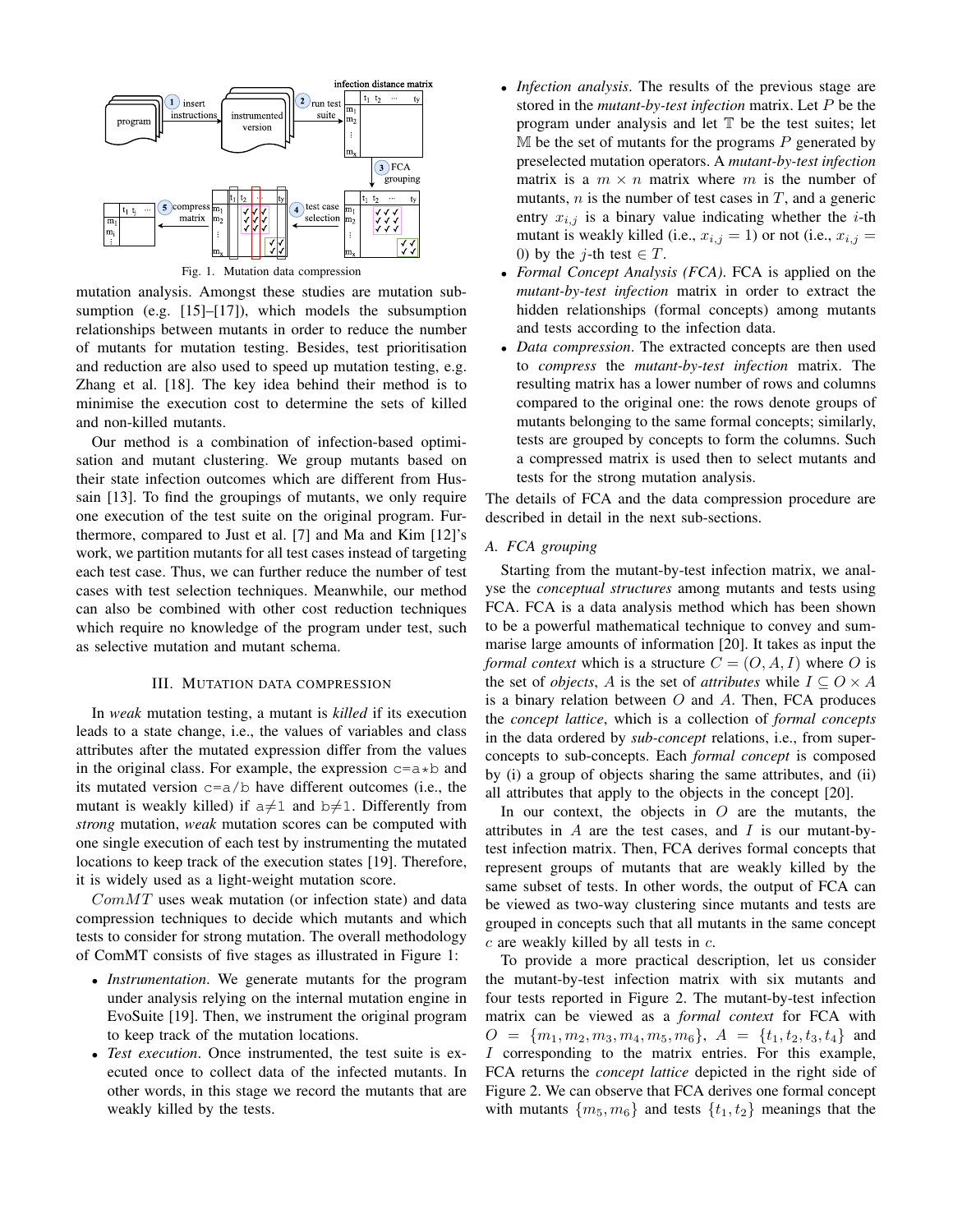

Fig. 2. A toy program and its concept lattice

two mutants can be weakly killed by the two tests. While  $m<sub>5</sub>$  and  $m<sub>6</sub>$  are not necessary *overlapping* (i.e. functionally identical), we argue that if  $t_1$  (or  $t_2$ ) kills  $m_5$  then it likely kills  $m<sub>6</sub>$  as well in strong mutation. Therefore, for this concept we can select only one mutant (e.g.,  $m_5$ ) and/or one test (e.g.,  $t_1$ ) to represent the whole concept.

Among all concepts in the formal lattice, we select for data compression only those that are directly connected to the exit point in the lattice hierarchy that we refer to as *maximal groupings*. In our example in Figure 2, there are three maximal groupings, which are  $\{m_5, m_6|t_1, t_2\}$ ,  $\{m_4|t_3\}$ , and  $\{m_3|t_4\}$ . The other concepts in the lattice (e.g.,  $\{m_2, m_5, m_6|t_1\}$  in Figure 2) are already included in the maximal grouping by *sub-concept* relation which is graphically represented by the hierarchy in the lattice. Then, the maximal groupings are used to compress the mutant-by-test infection matrix by condensing the rows of mutants from the same maximal group into one single row that represents the whole concept. A similar compression can be performed on the columns of the mutantby-test infection matrix according to how tests are grouped in maximal groupings. Using this compressed matrix we can reduce the number of mutants and tests to run for strong mutation analysis.

#### *B. Test case selection*

After obtaining the maximal groupings from the concept lattice, we first compress the mutant-by-test infection matrix by condensing the rows, i.e., we select one mutant from each maximal grouping. Then to further perform the compression on the columns, we propose three approaches for test case selection:

*1) FCA-based selection:* In each formal concept c, we have a set of mutants which share a set of attributes, i.e., test cases. Tests in c weakly kill all mutants in the same concept c, from which follows our assumption that tests in the same concepts also exhibit similar behaviour. Thus, we select one test from each formal concept to further condense the columns of the original matrix. More specifically, this strategy is a rigid way to bi-cluster the mutant-by-test infection matrix based on maximal groupings of the concept lattice.

*2) Set cover using greedy algorithm:* After selecting one mutant from each maximal grouping, instead of condensing the columns through FCA-based selection, we try to find a sufficient subset of test cases that weakly kill all possible mutants. This becomes the set cover problem. Considering that the set cover problem is a well-known NP-hard problem, we adopt a greedy algorithm for polynomial time approximation of this problem. Based on our assumptions in Section III-A, if one test can weakly kill one mutant in a maximal grouping, then the test is very likely to weakly kill the rest. Thus, we consider one maximal grouping as basic element to be covered in the set cover problem. Our set cover-based selection is as follows: at each stage, we choose the test that weakly kills the largest number of *uncovered* maximal groupings.

*3) Sorting by maximal groupings:* Instead of selecting a minimal subset of test cases that weakly kill all possible mutants, we sort the test cases by the number of maximal groupings it belongs to. The key idea behind this strategy is: test cases belonging to more maximal groupings means they can weakly cover more mutants, thereby, they are more likely to strongly kill more mutants. In particular, we select the test cases with the largest number of maximal groupings at each stage until all the possible mutants are covered.

## IV. EXPERIMENTAL STUDY

To evaluate the effectiveness of our method, we conduct an initial experimental study on a set of open source programs. In the following sections, we describe our experimental setup.

#### *A. Research questions*

We first explored whether FCA is suitable for compressing the infection matrix. This leads to:

RQ1: *Can FCA find maximal groupings in the infection matrix?*

After generating the maximal groupings, we set out to investigate the similarity of mutants in each maximal grouping, especially their outcomes in terms of strong mutation. RQ2 addresses exactly this:

RQ2: *How frequently do mutants in a maximal grouping generated by FCA have same outcome in strong mutation?*

To further compress the mutation data, in RQ3 we examine test case selection based on FCA grouping to cover the selected mutants:

RQ3: *Does test case selection based on FCA grouping yield a smaller number of tests on average?*

Our method's aim is to reduce execution time while maintaining the precision of mutation testing. This leads to RQ4:

RQ4: *What is the trade-off between the mutation score and the execution time using ComMT?*

#### *B. Experimental setup*

We evaluated ComMT using six open source projects which come from SF110 [21]. Table I shows the basic information of subject programs used in our experimental study.

To carry out the experiment, we used EvoSuite to automatically generate tests and mutants for each subject program. Although EvoSuite supports different criteria (e.g., branch coverage), in this study we used the *strong-mutation* criterion. With this setting, EvoSuite creates mutants for the class under test using its own mutation engine. Such mutants become coverage targets to reach (kill) in the test case generation process. For the search, we set the budget to 30 seconds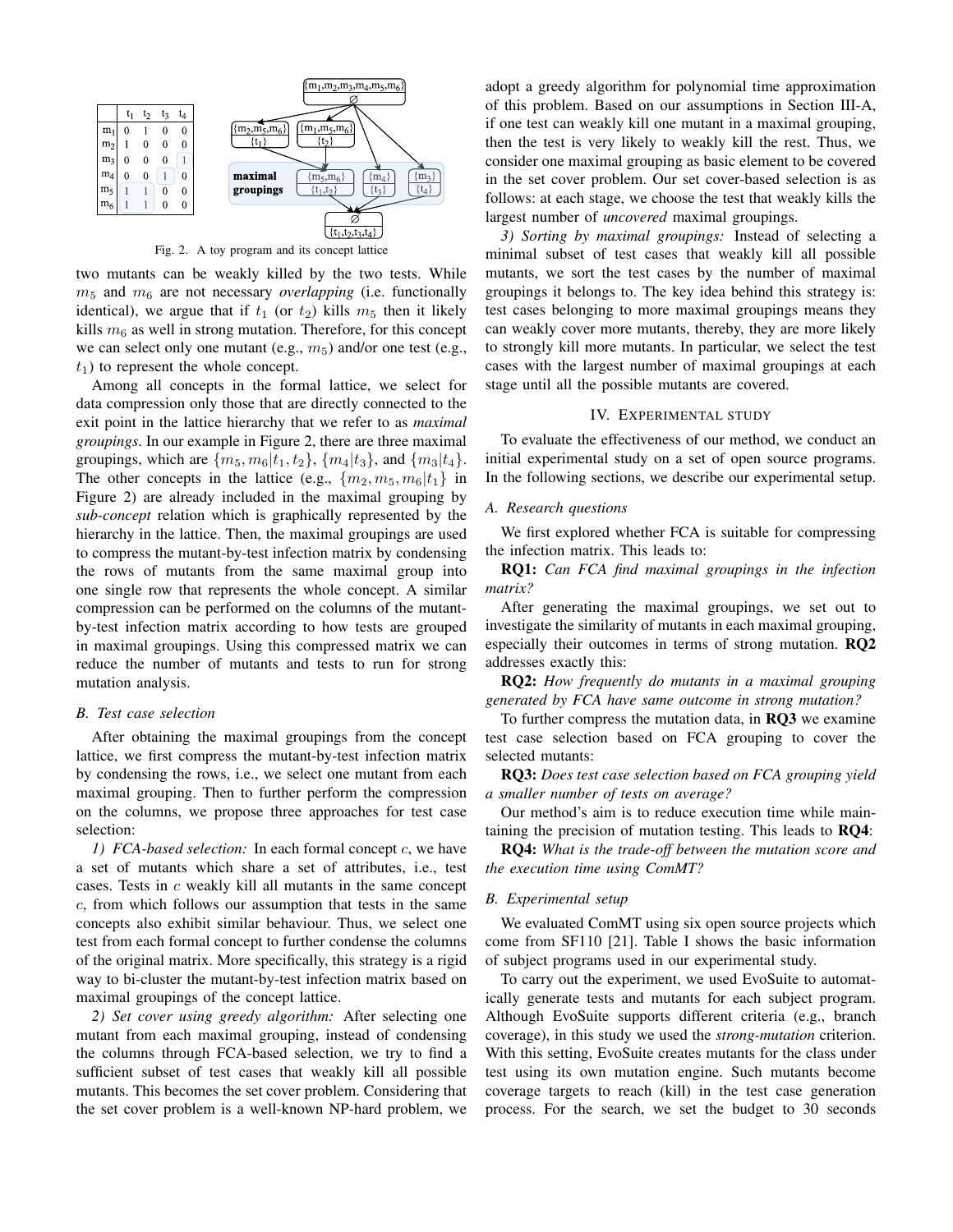TABLE I SUBJECT PROGRAMS

| Project       | <b>Full name</b>           | LOC     | # Classes | # Test<br>cases | # Mutants | # Killed<br>mutants |
|---------------|----------------------------|---------|-----------|-----------------|-----------|---------------------|
| jsecurity     | Jsecurity                  | 13,135  | 197       | 313             | 2.384     | 2,036               |
| summa         | summa                      | 69,339  | 512       | 470             | 8.201     | 3,895               |
| db-everywhere | DB-Everywhere              | 7.125   | 97        | 84              | 302       | 168                 |
| noen          | dynamic analysis<br>& test | 18,867  | 382       | 767             | 5.222     | 4,069               |
| jtailgui      | <b>JTailPlus</b>           | 2020    | 43        | 147             | 1246      | 776                 |
| caloriecount  | CalorieCount               | 61.544  | 596       | 4.699           | 49.925    | 26,122              |
| Overall       |                            | 172.030 | 1.827     | 6.480           | 67.280    | 37,066              |



Fig. 3. Overall workflow of experimental study

for each class in the subject program under test. At the end, EvoSuite provides the generated test suite with assertions and the list of mutants that are strongly killed by each test in the suite. In addition to strong mutation data, we used the instrumentation framework in EvoSuite to collect the infection data for each mutant such to have the weak mutation data as well. Finally, we collected the average execution time of tests from EvoSuite; this is used to estimate the execution time of mutation testing. The overall workflow of the test data generation and data collection from EvoSuite can be seen in Figure 3. After obtaining the infection matrix, we applied ConExp [22] for FCA processing.

To answer RQ1 we use ConExp to build the concept lattices from the infection matrix and then extract the maximal groupings. We then calculate the number of mutants in each maximal grouping and we summarise the size of the maximal groupings across all projects to determine whether FCA is suitable for compressing the infection matrix.

To answer RQ2, we calculated the approximation of killed mutants to evaluate the similarity of mutants in strong mutation. Firstly, we randomly select one mutant from each maximal grouping and use the outcome of this mutant in strong mutation (whether the mutant is strongly killed or not) to represent the whole group. To minimise the random error, we carry out the process of the mutant selection 100 times for each project, and compare the error rate, i.e. the ratio of mistakenly predicated mutants in strong mutation, as shown in Equation 1. For this experiment, we used all test cases.

$$
error\ rate = \frac{\#estimated\ killed\ mutants - \#actual\ killed\ mutants}{\#actual\ killed\ mutants}
$$

(1)

To answer RQ3, we compared three strategies of test case selection (as mentioned in Section III-B) based on the results of FCA. For each subset of test cases generated by ComMT, we mainly analysed its size and the number of killed mutants. For FCA-based test case selection, we need to select one test case from each maximal grouping randomly; we treat each maximal grouping equally. Similarly to RQ2, we ran the process of FCA-based test case selection 100 times independently to eliminate the random error. For set coverbased and sorting-based test case selection, we choose one test case based on previously selected information, so we recorded the test case number and killed mutant number at each iteration.

To answer RQ4, we mainly studied the relationship between execution time and error rate when adopting the ComMT approach. Here the execution time is estimated by the data collected from EvoSuite. To simulate the actual mutation execution process, test cases are executed depending on the selected sequence. For FCA-based selection, there is no selected sequence, as each maximal grouping is treated equally. So when calculating the execution time for FCA-based selection, we adopted the default sequence in the original test suite. As soon as the mutant is killed by a test case, the rest of the unexecuted tests are no longer run against this mutant. In order to further quantify the optimisation results from ComMT, we compared our method with the other two optimisation configurations mentioned in Section II, i.e., coverage-based and infection-based optimisation. For these two optimisation approaches and our methods, we need to collect the reachability and necessity condition from a single execution of the whole test suite. In addition to one single execution of the whole test suite, ComMT requires extra time for data compression. Here we do not take data compression into consideration as the compression process is fairly quick (within 10 seconds). Therefore, we assume that the pre-processing overhead of these three methods is similar, and we can simply compare their execution time during the mutation execution procedure.

## V. RESULTS

## *A. RQ1: FCA grouping*

Table II summarises the number of maximal groupings and the compression ratio for each project. The compression ratio is defined as the number of mutants divided by the number of groupings. We can see that on average there are 8.48 mutants in each maximal grouping; this means FCA can compress the original size of mutants by 88.2%. Thereby, we can conclude that FCA can find maximal groupings from the infection matrix and also significantly reduce the number of mutants that need to be executed.

#### *B. RQ2: Mutant similarity*

To quantify the similarity of mutants in each maximal grouping, we compared the approximation result of mutant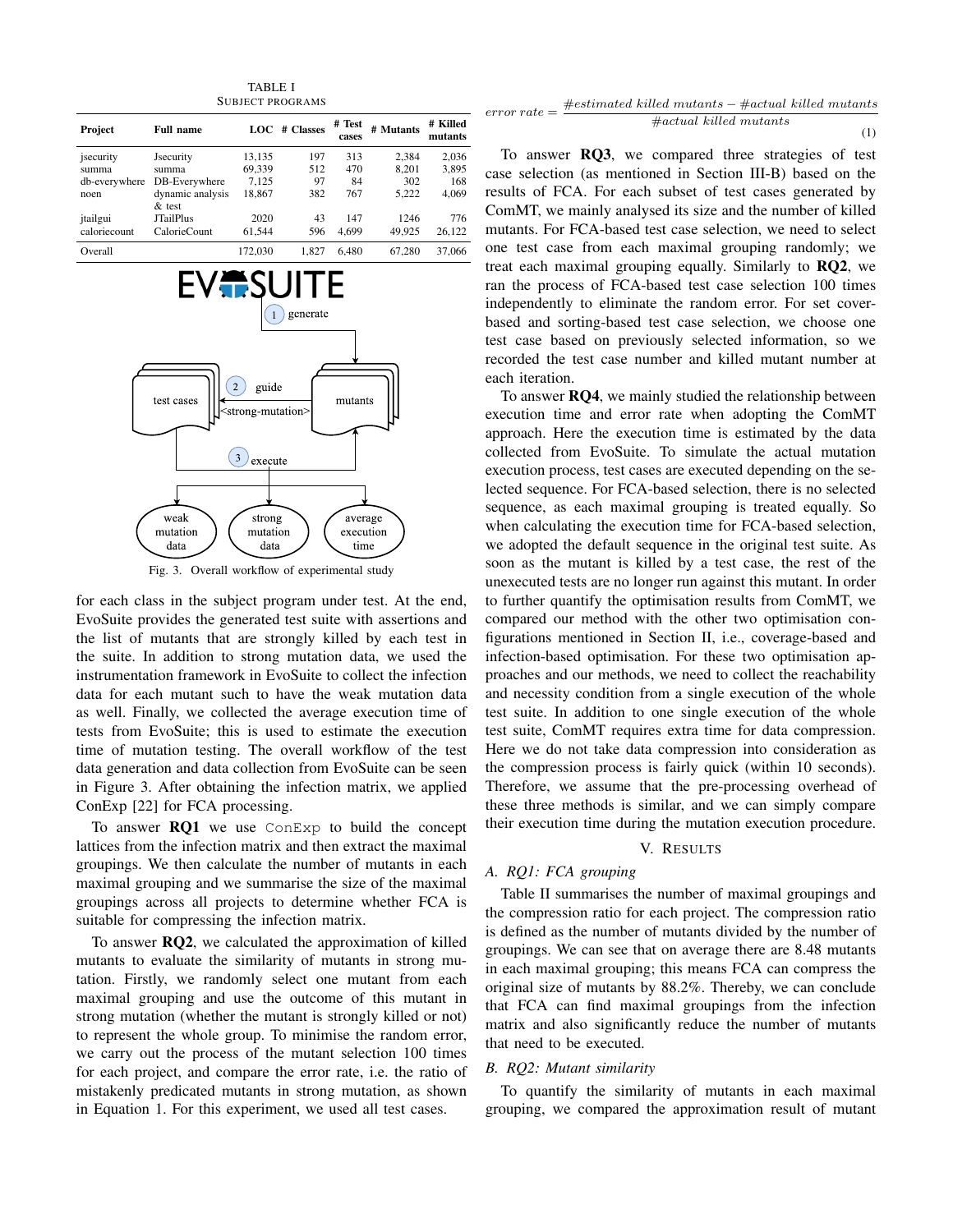TABLE II TEST CASE REDUCTION AND MUTANT COMPRESSION

|               |                     |       |                | Test case reduction $(\%)$ Mutant compression ratio by FCA |                               |                             |  |  |
|---------------|---------------------|-------|----------------|------------------------------------------------------------|-------------------------------|-----------------------------|--|--|
| Project       | <b>Set</b><br>cover | FCA   | <b>Sorting</b> | #                                                          | #<br><b>Mutants Groupings</b> | <b>Compression</b><br>ratio |  |  |
| jsecurity     | 67.09               | 37.23 | 15.34          | 2.384                                                      | 442                           | 5.39                        |  |  |
| summa         | 64.26               | 38.25 | 17.23          | 8.201                                                      | 573                           | 14.31                       |  |  |
| db-everywhere | 73.81               | 60.71 | 47.62          | 302                                                        | 54                            | 5.59                        |  |  |
| noen          | 62.19               | 40.54 | 12.91          | 5.222                                                      | 738                           | 7.08                        |  |  |
| jtailgui      | 52.38               | 38.37 | 24.49          | 1246                                                       | 161                           | 7.74                        |  |  |
| caloriecount  | 69.16               | 49.05 | 25.45          | 49,925                                                     | 4.640                         | 10.76                       |  |  |
| Overall       | 64.82               | 44.03 | 23.84          | 11.213.33                                                  | 1,101.33                      | 8.48                        |  |  |

selection to the actual results of strong mutation. We plotted the selection results in Figure 4 using box plots. The error rate of the approximation results can be both positive (overestimation) or negative (underestimation). This is caused by the overall trend: whether the randomly selected mutant from each FCA grouping overestimates the killed mutants for the whole grouping or not. The average error rate is around zero among all the projects; this shows that the mutants in a maximal grouping exhibit similar behaviours in strong mutation on average. Moreover, the mutants in a maximal grouping are the ones whose execution states are infected by the same group of test cases. In terms of weak mutation, these mutants are killed by a same group of test cases; this leads to an interesting finding: mutants which have the same outcome in weak mutation against all the test cases (weakly overlapping) are very likely to have the same outcome in strong mutation. are<br>noncominal pixt,  $\approx$  38 (114, 1975).  $\frac{4}{3}$  (1976) and the same interaction of the base of storing mutants of killed mutants of killed mutants of killed mutants of killed mutants of killed mutants of killed mutant

However, the error rate distribution varies greatly between projects: for jtailgui it varies most, ranging from -33.1% to 39.9%. For projects noen and caloriecount, the distribution ranges between respectively -4.9% to 6.6% and -7.9% to 7.2%. We speculate that this difference is due to the size of the original test cases. We group mutants by observation from their weak mutation behaviour against the test cases. What we do in fact is judge whether two mutants are overlapping in terms of weak mutation, which is a typical undecidable problem. Therefore, the confidence of whether mutants are weakly overlapping is determined by how many test cases are involved in the judgement. This reveals a potential limitation of the FCA groupings approach: projects with a relatively small test suite are more likely to have low clustering accuracy.

## *C. RQ3: test case selection*

The detailed iteration results of the three test selection strategies for jsecurity are shown in Figure 5. The other projects show a similar tendency; details for the other five projects are in [23]. Test case selection based on FCA generates a solution distributed in a small area: its test case number is around a constant value, and the average number of killed mutants is near the actual results of strong mutation. For set cover-based selection, the killed mutant number initially grows quickly as the test case number increases. As soon as the mutants are all covered by the selected test cases, the method stops adding new test cases, thus ending up with a relatively small set of test cases. However, we see that the optimal solution generated by the set cover-based selection can never



Fig. 4. Error rate of mutant selection based on FCA

minimum set of test cases that weakly kills all the mutants is not enough to predict the strong mutation score. The sortingbased selection has the same trend as the set cover-based one: it increases slowly compared to the set cover-based strategy, but it reaches the level of actual killed mutants in the end.

Table II compares the final sub-test suites generated by the three strategies in terms of the suite size reduction. The set cover-based selection produces the smallest set of test cases of the three. FCA-based selection can reduce the test size by 44.03% on average. For the sorting-based selection, the subset is the largest, yet still 23.84% reduced compared to the original test suite. Together with the observations from Figure 5, we conclude that test case selection based on FCA grouping yields a smaller number of tests compared to the original test suite.

## *D. RQ4: trade-offs*

Table III summarises the comparison of three methods in terms of execution time reduction and error rate. To calculate the execution time reduction, we used coverage-based optimisation as a baseline. For the coverage-based optimisation, we see that the execution time ranges from 0.02 to 19.21 minutes. Overall, the infection-based optimisation which uses weak mutation as filtering strategy to select the mutants for strong mutation reduces runtime by 11.37%, while ComMT reaches at least 83.93%, which is a  $\geq$ 7 time speed-up.

Moreover, for ComMT, we compared four test case selection strategies based on selected mutants: no selection, set coverbased, FCA-based and sorting-based selection. We observe that ComMT with mutant compression alone achieves a significant reduction in runtime. By applying test case selection based on FCA groupings, the improvement in execution time reduction is small: at most 5.89%.



Fig. 5. Comparison of test case selection in each iteration for jsecurity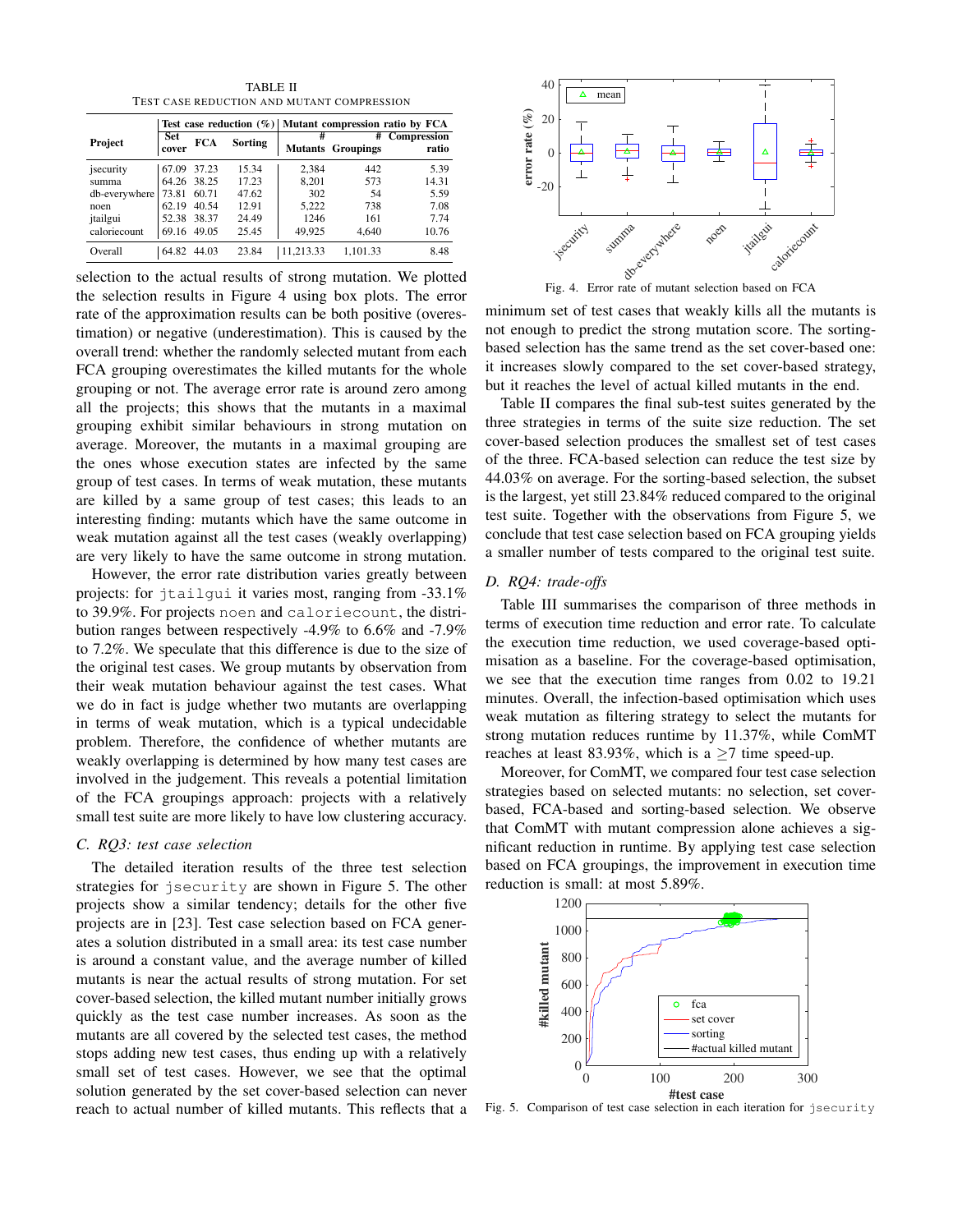TABLE III TRADE-OFFS BETWEEN EXECUTION TIME REDUCTION  $\&$  ERROR RATE  $(\%)$ 

| <b>Project</b> | Cov.  | Inf.<br>based based | <b>ComMT</b> |             |           |                                      |                   |           |                  |         |
|----------------|-------|---------------------|--------------|-------------|-----------|--------------------------------------|-------------------|-----------|------------------|---------|
|                |       |                     | No selection |             | Set cover |                                      | <b>FCA</b>        |           | <b>Sorting</b>   |         |
|                | Exec. | Red.                | Red.         | Err.        | Red.      | Err.                                 |                   | Red. Err. | - Red. -         | Err.    |
| jsecurity      | 1.39  | 16.78               | 87.71        | 0.13        |           | 90.27 -17.42 88.55 -2.46 87.31       |                   |           |                  | $-0.04$ |
| summa          | 1.54  | 13.57               | 90.97        | 0.74        | 93.58     | $-14.1$                              | 92.18 -2.25 90.87 |           |                  | 0.69    |
| db-everywhere  | 0.02  | 3.65                | 59.29        | $-0.26$     |           | 80.81 -18.83 70.43 -6.22 63.95       |                   |           |                  | $-0.26$ |
| noen           | 1.58  | 6.09                | 88.52        | 0.30        |           | 91.08 -30.69 89.52 -7.29 87.98       |                   |           |                  | 0.14    |
| jtailgui       | 0.31  | 18.7                | 87.66        | 0.07        |           | $91.33 - 13.11$                      | 89.86 -3.42 87.89 |           |                  | 0.07    |
| caloriecount   | 19.21 | 9.39                | 89.44        | 0.04        |           | 91.83 -21.99                         |                   |           | 90.5 -6.89 89.06 | $-0.38$ |
| Overall        | ٠     | 11.37               |              | 83.93 0.257 |           | 89.82 -19.36 86.84 -4.76 84.51 0.262 |                   |           |                  |         |

For the three test case selection strategies, we see that the execution time for set cover-based selection is the least, but the loss of precision is the most (−19.36%). FCA-based selection reduces execution time by 86.84%, while the error rate is −4.76%. For sorting-based selection, the execution time is the largest, but its error rate is the lowest, almost equalling the actual results of strong mutation. Comparing sorting-based selection to the situation without test case selection, we can see the error rate is similar, but the execution time is slightly less (0.58%). One thing must be noted: we select test cases based on mutants grouped by FCA. Thus, the error rate of the selected test cases is largely dependent on the selected mutants. When the selected mutants overestimate the killed mutants, i.e., the error rate of the approximation is positive, less test cases (causing negative impact on error rate) might slightly improve the overall error rate. Take project summa for example: without any test case selection, the overall error rate is 0.74%. After applying sorting-based test case selection, the overall error rate changes to 0.69%, an 0.05% improvement.

To summarise, ComMT can reduce the execution time by 83.93% using mutant compression alone with only 0.257% precision loss.

#### VI. THREATS TO VALIDITY

Threats to external validity: First, our experimental study only evaluated our method based on automatically generated test cases from EvoSuite, which might not be generalisable to other (manually written) test suites. Second, our results are based on mutants generated by embedded mutation operators of EvoSuite; these results might be different when using other mutation tools. With regard to subject selection, we chose six open source projects from a well-known corpus (SF110) differing in size and domain.

Threats to internal validity: The main threat to internal validity for our study is that there might be faults in our implementation of ComMT and the experiments. As we mainly relied on existing software (EvoSuite and ConExp) and this software is considered reliable, we reduce internal threats to a large extent. Moreover, we carefully reviewed and tested all code for our study to eliminate faults in our implementation.

Threats to construct validity: The main threat to construct validity is the measurement we used to evaluate out methods. To minimise the threat, we used estimated execution time to assess the cost of our techniques. A possible issue is whether the estimated execution time is representative of the actual one. Yet, as we are only comparing estimated execution times and not actual execution times, the relationship between estimated runtime and actual runtime is less critical. Also, we used error rate to measure the approximation by our method.

#### VII. CONCLUSION & FUTURE WORK

In this paper, we have presented an approach to speed-up mutation testing using data compression techniques based on state infection information. We have adopted Formal Concept Analysis (FCA) to group the mutants together which have the highest similarity in state infection against all test cases. By analysing the behaviour of mutants grouped by FCA, we found that the mutants in a group show similar behaviours in strong mutation on average. We have further explored the trade-offs between execution time and precision loss by applying FCA to compress mutation testing. The method we have adopted is to select one mutant from each FCA grouping and then select test cases to cover the mutants. The overall results show that our method can reduce the execution time by 83.93%- 84.51%, with a loss of precision between 0.257%-0.262% on average. This provides one promising solution to reduce the high computational cost of mutation testing.

While our current results are encouraging, we envision the following future work:

- Generalise to other test suites, e.g. manually written ones.
- Investigate other data compression methods, such as Principal Component Analysis (PCA).
- Implement our method on top of an existing mutation testing tool.
- Examine ways to control the clustering accuracy in the light of small test suites.

#### **REFERENCES**

- [1] J. Offutt, "A mutation carol: Past, present and future," *Information and Software Technology*, vol. 53, no. 10, pp. 1098–1107, 2011.
- [2] A. P. Mathur and W. E. Wong, "An empirical comparison of data flow and mutation-based test adequacy criteria," *Software Testing, Verification and Reliability*, vol. 4, no. 1, pp. 9–31, 1994.
- [3] J. H. Andrews, L. C. Briand, and Y. Labiche, "Is mutation an appropriate tool for testing experiments?" in *Proc. ICSE*. IEEE, 2005, pp. 402–411.
- [4] A. T. Acree Jr, "On mutation." DTIC Document, Tech. Rep., 1980.
- [5] A. J. Offutt, A. Lee, G. Rothermel, R. H. Untch, and C. Zapf, "An experimental determination of sufficient mutant operators," *ACM Trans. Softw. Eng. Methodol.*, vol. 5, no. 2, pp. 99–118, 1996.
- [6] D. Schuler and A. Zeller, "Javalanche: efficient mutation testing for java," in *Proc. ESEC/FSE*. ACM, 2009, pp. 297–298.
- [7] R. Just, M. D. Ernst, and G. Fraser, "Efficient mutation analysis by propagating and partitioning infected execution states," in *Int'l Symp. on Software Testing and Analysis (ISSTA)*. ACM, 2014, pp. 315–326.
- [8] W. E. Howden, "Weak mutation testing and completeness of test sets," *IEEE Trans. Software Eng.*, no. 4, pp. 371–379, 1982.
- [9] R. H. Untch, "Mutation-based software testing using program schemata," in *Proc. annual Southeast regional conf.* ACM, 1992, pp. 285–291.
- [10] R. Just, F. Schweiggert, and G. M. Kapfhammer, "MAJOR: An efficient and extensible tool for mutation analysis in a java compiler," in *Int'l Conf. Automated Softw. Engineering (ASE)*. IEEE, 2011, pp. 612–615.
- [11] "Available mutation operations (PIT)," http://pitest.org/quickstart/ mutators/, [Online; accessed 10-August-2016].
- [12] Y.-S. Ma and S.-W. Kim, "Mutation testing cost reduction by clustering overlapped mutants," *J. Systems and Software*, vol. 115, pp. 18–30, 2016.
- [13] S. Hussain, "Mutation clustering," *Ms. Th., Kings College London, Strand, London*, 2008.